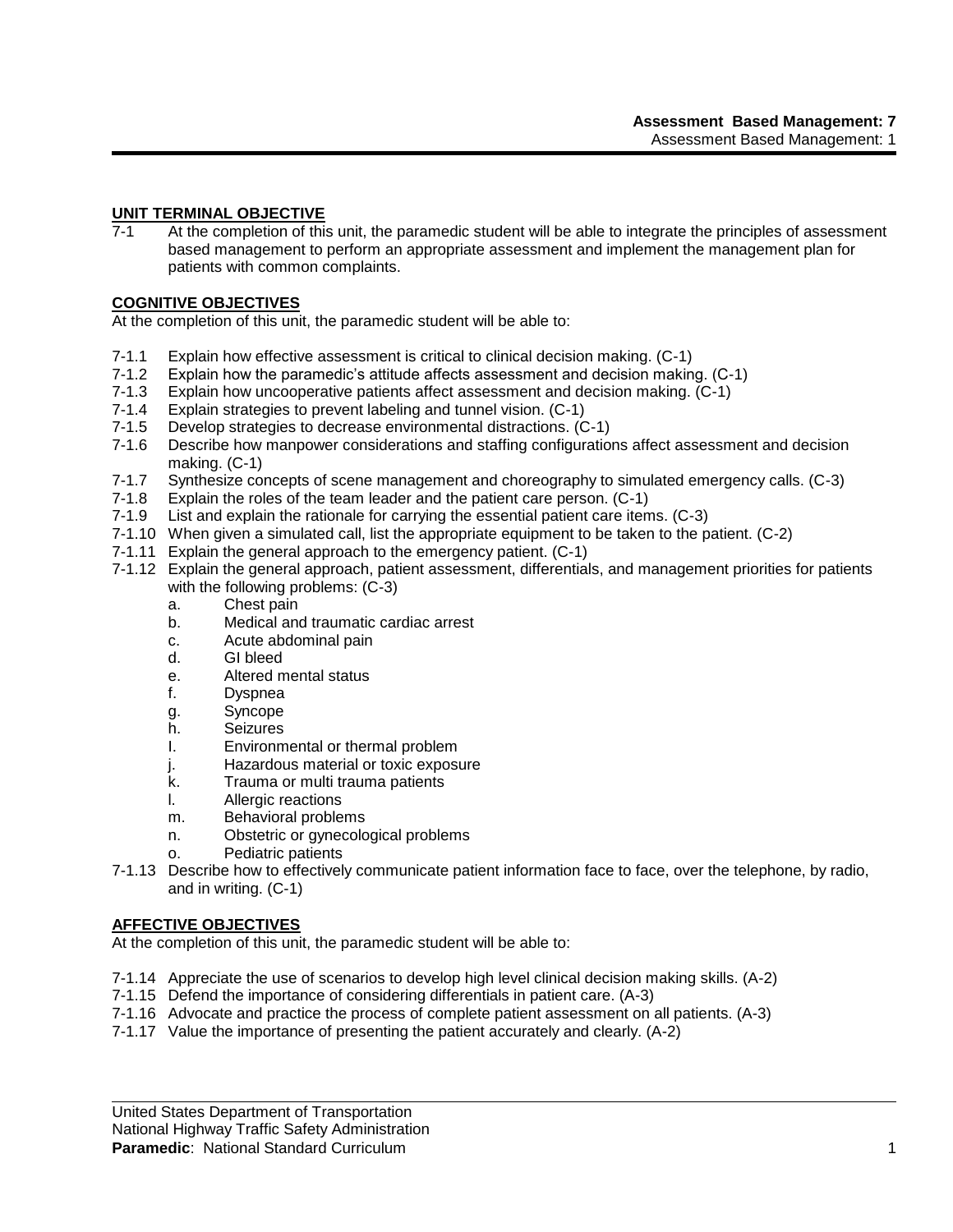# **PSYCHOMOTOR OBJECTIVES**

At the completion of this unit, the paramedic student will be able to:

- 7-1.18 While serving as team leader, choreograph the EMS response team, perform a patient assessment, provide local/ regionally appropriate treatment, present cases verbally and in writing given a moulaged and programed simulated patient. (P-3)
- 7-1.19 While serving as team leader, assess a programmed patient or mannequin, consider differentials, make decisions relative to interventions and transportation, provide the interventions, patient packaging and transportation, work as a team and practice various roles for the following common emergencies: (P-3)
	- a. Chest pain
	- b. Cardiac Arrest
		- 1. Traumatic arrest
		- 2. Medical arrest
	- c. Acute abdominal pain
	- d. GI bleed
	- e. Altered mental status
	- f. Dyspnea
	- g. Syncope
	- h. Seizure
	- I. Thermal/ environmental problem
	- j. Hazardous materials/ toxicology
	- k. Trauma
		- 1. Isolated extremity fracture (tibia/ fibula or radius/ ulna)
			- 2. Femur fracture
			- 3. Shoulder dislocation
			- 4. Clavicular fracture or A-C separation
			- 5. Minor wound (no sutures required, sutures required, high risk wounds, with tendon and/ or nerve injury)
			- 6. Spine injury (no neurologic deficit, with neurologic deficit)
			- 7. Multiple trauma-blunt
			- 8. Penetrating trauma
			- 9. Impaled object
			- 10. Elderly fall
			- 11. Athletic injury
		- 12. Head injury (concussion, subdural/ epidural)
	- l. Allergic reactions/ bites/ envenomation
		- 1. Local allergic reaction
		- 2. Systemic allergic reaction
		- 3. Envenomation
	- m. Behavioral
		- 1. Mood disorders
		- 2. Schizophrenic and delusional disorders
		- 3. Suicidal
	- n. Obstetrics/ gynecology
		- 1. Vaginal bleeding
		- 2. Childbirth (normal and abnormal)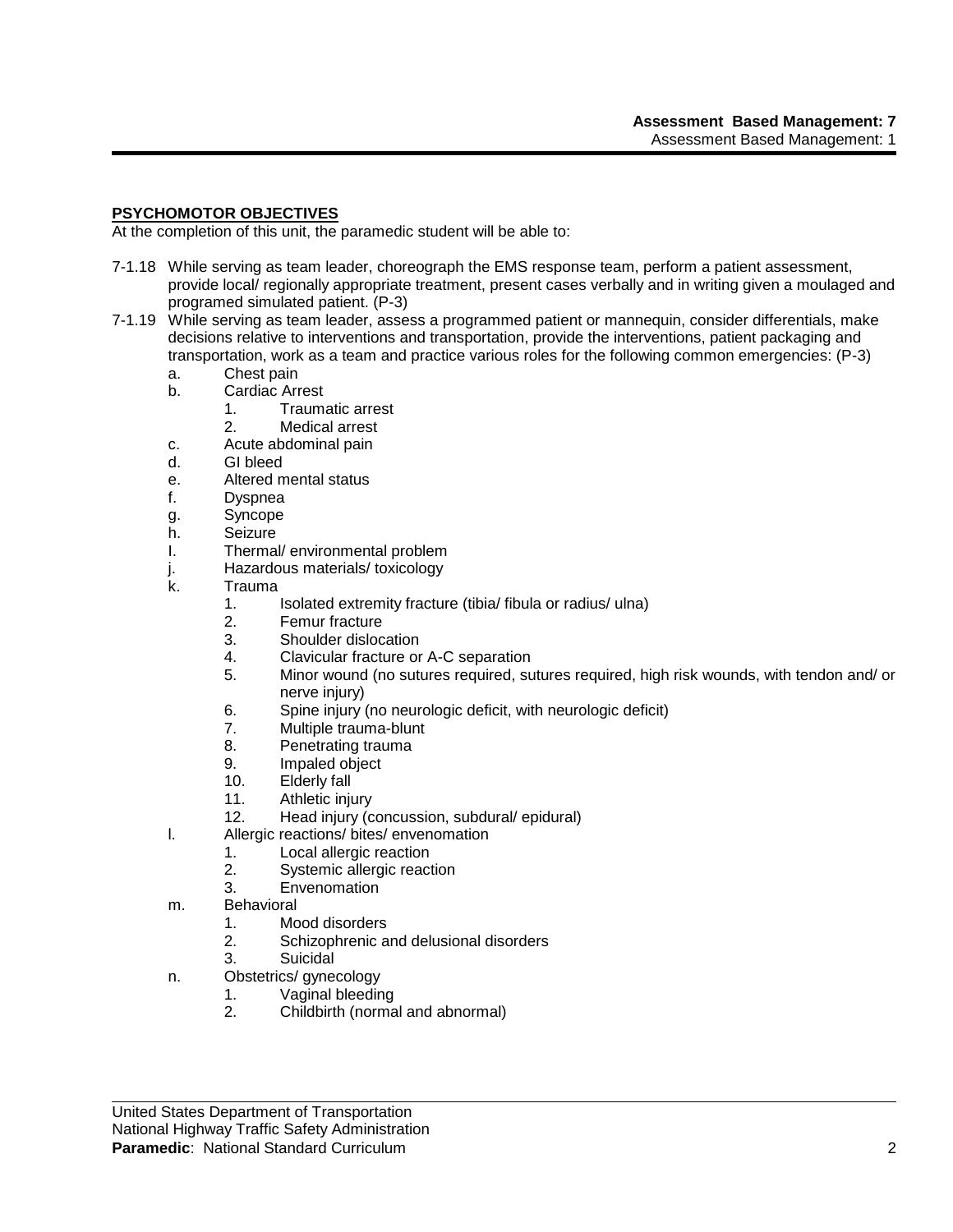- o. Pediatric<br>1. F
	- 1. Respiratory distress<br>2. Fever
	- 2. Fever<br>3. Seizur
	- **Seizures**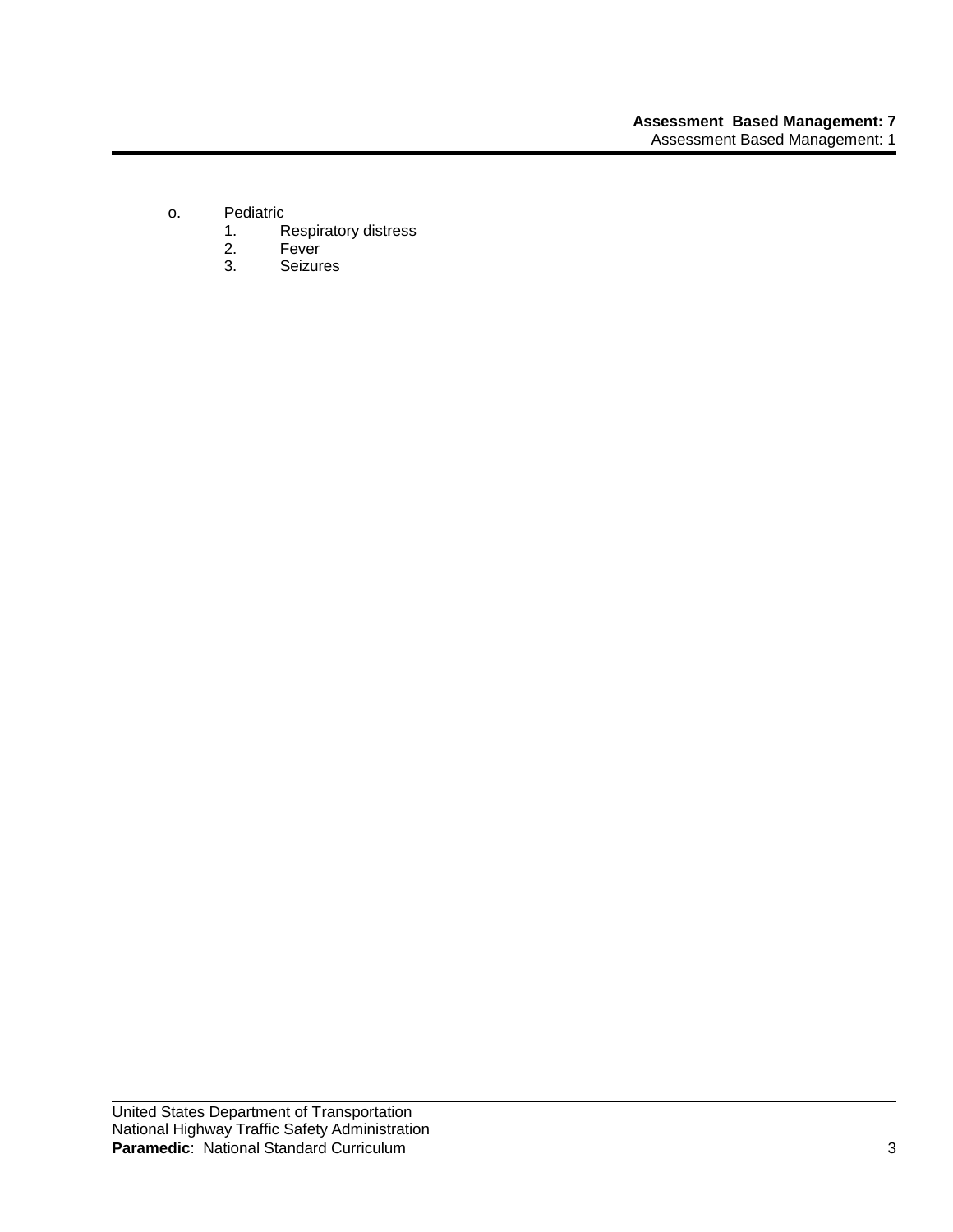# **DECLARATIVE**

- I. Effective Assessment
	- A. Assessment is the foundation of care
		- 1. Can't treat or report anything that isn't found
		- 2. Must gather, evaluate and synthesize the information
		- 3. Make the right decisions
		- 4. Take appropriate action
	- B. Accurate information is critical to decision making
		- 1. The history
			- a. Often 80% of a medical diagnosis is based on history
			- b. Knowledge of disease and suspicion affect quality of the history acquired
			- c. Is focused toward the complaint and associated problems
			- 2. The physical examination
				- a. Often overlooked or done in a cursory manner
				- b. Effectiveness compromised by some field situations
				- c. Focused toward systems associated with complaint
			- 3. Pattern recognition
				- a. Gathered information compared to knowledge base
				- b. Pattern is or isn't recognized
				- c. Greater the knowledge base and assessment information, better the chances of accurate assessment and decisions
			- 4. Assessment/ field impression
				- a. Field impression
					- (1) Pattern recognition
					- (2) Gut instinct based on experience
				- b. Formulation of plan of action
					- (1) Patients condition
					- (2) The environment
			- 5. BLS/ ALS treatment driven by
				- a. Protocols
					- (1) Must have right impression to know which one to use
				- b. Judgment
					- (1) Know when and how to apply protocols
					- (2) Know when to deviate from protocols
	- C. Factors affecting assessment and decision making
		- 1. Paramedic attitude need to be non-judgmental
			- a. May "short circuit" information gathering
			- b. Lead to insufficient information to recognize patterns
			- c.  $GIGO =$  garbage in garbage out
			- d. Patients depend on us for medical assessment/ management not determination of social standing or "likability"
		- 2. Uncooperative patients
			- a. Perception of intoxication
			- b. In all uncooperative, restless, belligerent patients consider the following as possible causes
				- (1) Hypoxia
				- (2) Hypovolemia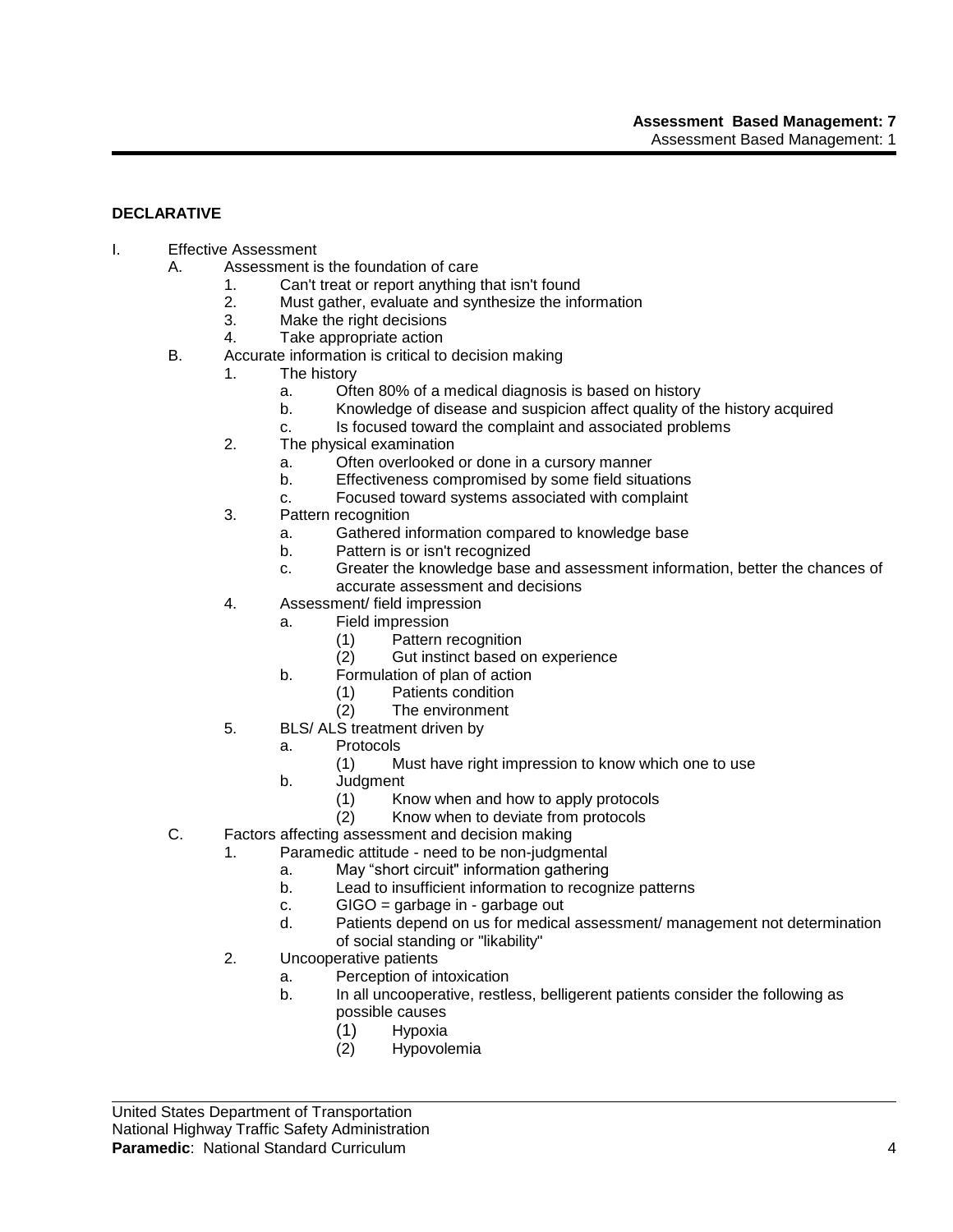- (3) Hypoglycemia
- (4) Head injury/ concussion
- 3. Obvious but distracting injuries
	- a. Can divert attention from more serious problems
- 4. Tunnel vision/ labeling
	- a. "Labels" applied by responders sometimes set an inappropriate tone, distract and cause biased assessment
		- (1) "Just another drunk"
		- (2) "Frequent flyer"
		- (3) Etc.
		- b. Tunnel vision causes distraction
			- (1) Locking on, making a field impression too early
			- (2) "Gut instinct" sometimes causes a rush to judgment too early
- 5. The environment
	- a. Scene chaos
	- b. Violent/ dangerous situations
	- c. Crowds of bystanders
	- d. Crowds of responders
	- e. Noise levels
- 6. Patient compliance
	- a. Patient confidence in rescuers
	- b. Cultural and ethnic barriers
- 7. Manpower considerations
	- a. Single paramedic
		- (1) Sequential information gathering
		- (2) Sequential treatment
	- b. Two paramedics
		- (1) Simultaneous information gathering
		- (2) Simultaneous treatment
	- c. Multiple responders
		- (1) History by "committee"
			- (a) Disorganized acquision of history
- D. Assessment/ management choreography
	- 1. Number of responders often makes coherent assessment challenging
		- a. Multiple tier responders
		- b. Too many people attempting to acquire history
		- c. Worse if responders at same level without clear direction
	- 2. Members of the team need to have a preplan for determining roles
		- a. Predesignated roles assigned to team members
		- b. Roles should be rotated among team members
		- c. Paramedics working alone must assume all ALS roles
		- d. Multiple paramedics need to have a plan
	- 3. One example is a 2 paramedic preplan with "team leader" and "patient care" paramedic designated
		- a. Plan is not cast in concrete as field situations are dynamic
		- b. Regular partners may develop their "own plan" and flow
			- (1) Having a universally understood plan allows for others to participate
		- c. Having a some basic "game plan" is important to prevent chaos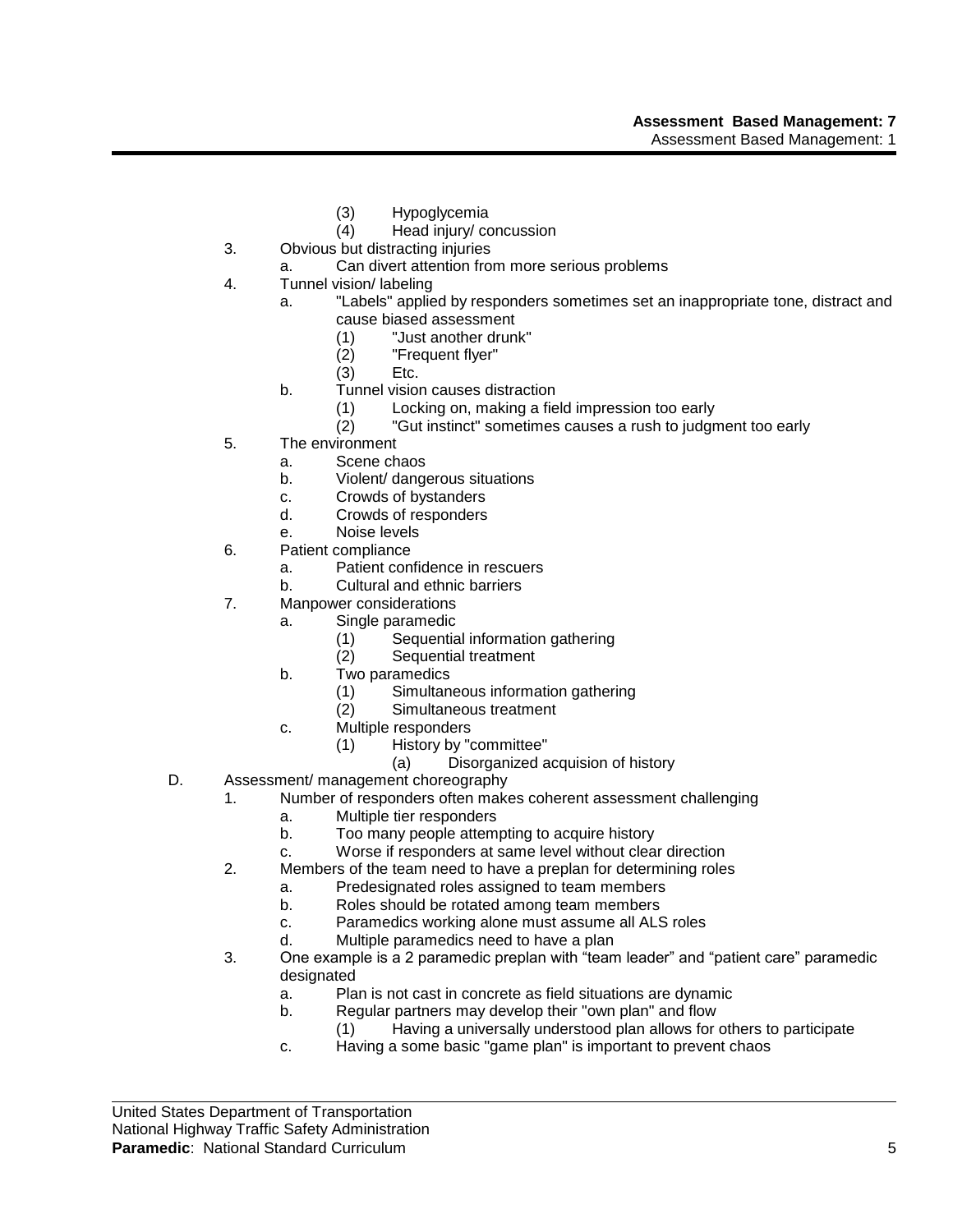- 4. Team leader
	- a. Usually who ever will accompany patient thru to definitive care
	- b. Establishes contact and a dialogue with the patient
	- c. Obtains the history
	- d. Performs the physical examination
	- e. Presents the patient, gives verbal report over the radio or at definitive care
	- f. Does the documentation
	- g. Tries to maintain the overall patient perspective and
		- (1) Designating tasks
		- (2) Coordinating transportation
	- h. During resuscitative phase of initial assessment designates and actively participates in critical interventions
	- i. Multiple casualty situations acts as initial EMS command
	- j. During ACLS
		- (1) Reads ECG<br>(2) Talks on rad
		- Talks on radio and gives drug orders
		- (3) Controls the drug box
		- (4) Keeps notes on drug administrations/ effects
- 5. Patient care person(s)
	- a. Provides scene cover (watches the team leader's back)
	- b. Gathers scene information, talks to relatives, bystanders etc.
	- c. Obtains vital signs
	- d. Performs skills, interventions as requested by team leader
		- (1) Attach monitoring leads
		- (2) Oxygen administration<br>(3) Venous access
		- Venous access
		- (4) Medication administration
			- (a) Obtains transportation equipment
	- e. Multiple casualty situations acts as triage group leader
	- f. During ACLS
		- (1) Administers drugs<br>(2) Monitors tube plac
		- Monitors tube placement
		- (3) Monitors BCLS
- II. The right "stuff"
	- A. The right stuff means carrying the right equipment to the patient's side
		- 1. Paramedics need to be prepared for the worst
		- 2. For some patients, assessment and management is simultaneous
		- 3. Not having the right equipment compromises care and causes pandemonium
	- B. Having the right stuff is like backpacking
		- 1. Have the essential items
		- 2. Downsized to facilitate rapid movement
		- 3. Minimum weight and bulk
	- C. Essential equipment carried to every patient
		- 1. Paramedic management of the ABCDE
		- 2. Cardiac monitoring and defibrillation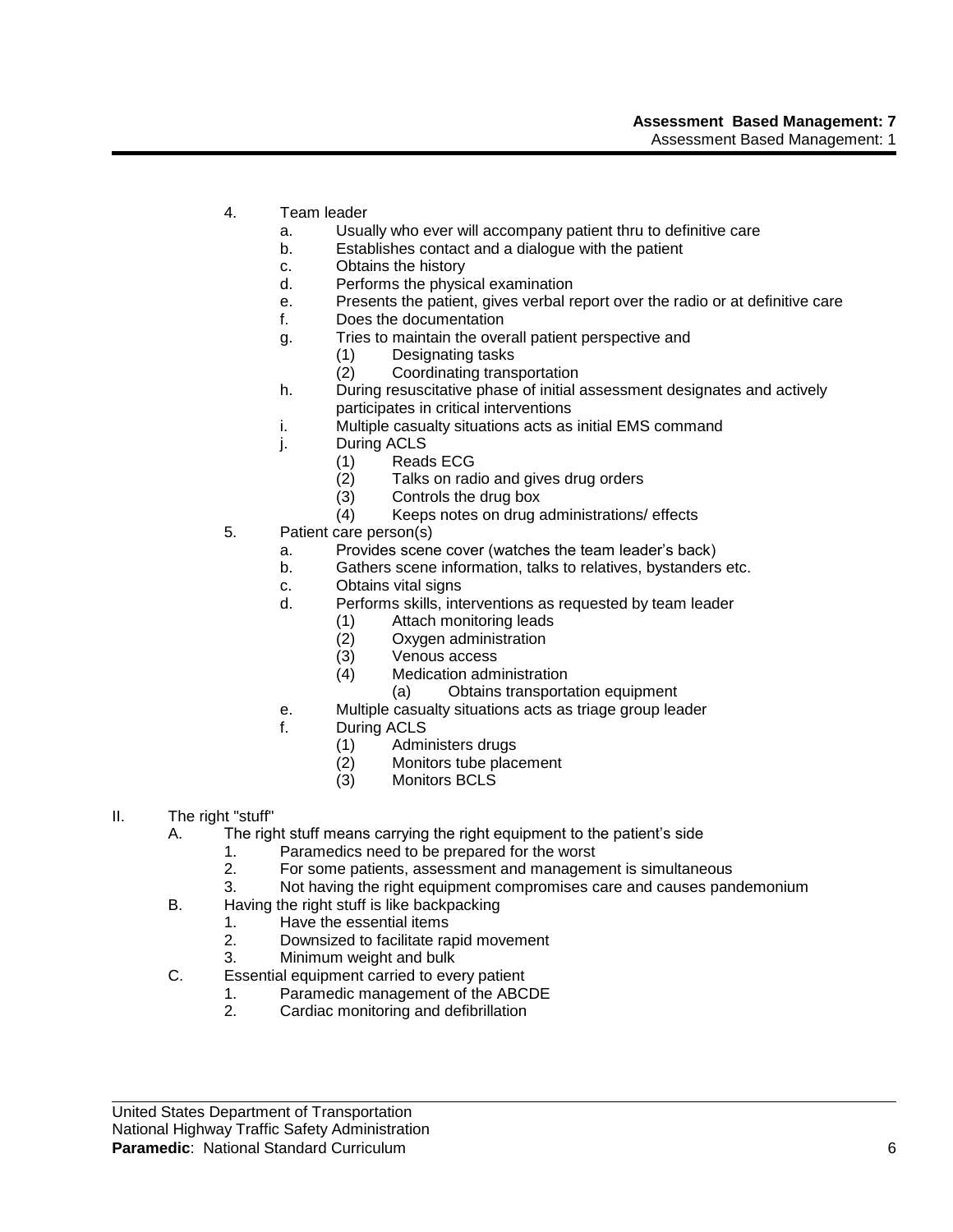- D. Essential items
	- 1. Airway control
		- a. Oral airways
		- b. Nasal airways
		- c. Suction (electric or manual)
		- d. Rigid Yankauer and flexible suction catheters
		- e. Laryngoscope and blades
		- f. Endotracheal tubes, stylettes, syringes, tape
	- 2. Breathing
		- a. Mouth powered ventilation devices (pocket mask)
		- b. Manual ventilation bag-valve-mask
		- c. Spare masks
		- d. Oxygen tank and regulator
		- e. Oxygen masks, cannulas and extension tubing
		- f. Occlusive dressings
		- g. Large bore IV catheter for thoracic decompression
	- 3. Circulation
		- a. Dressings
		- b. Bandages and tape
		- c. Infection control supplies-gloves, eye shields
		- d. Sphygmomanometer, stethoscope
		- e. Note pad and pen or pencil
	- 4. Disability and Dysrhythmia
		- a. Rigid collars
		- b. Flashlight
		- c. Cardiac monitor/ defibrillator
	- 5. Exposure
		- a. Scissors
		- b. Space blanket or something to cover the patient
	- 6. Note pad and pen or pencil
	- 7. The essential items need to be brought to every patient
- E. Optional " take in " equipment
	- 1. Drug therapy and venous access supplies need to be portable too
		- a. May not need to go in for every patient contact
		- b. How supplies are carried often depends on how the system is designed
			- (1) Paramedic ambulances
			- (2) Paramedics in non-transporting vehicles
	- 2. What is carried to the patient depends on local protocols
		- a. Standing order flexibility
		- b. Number of paramedic responders
		- c. Difficulty in accessing patients
	- 3. Venous access is required to administer most emergency drugs
		- a. Venous access supplies should be carried with drug box
			- b. Drug box should contain drugs allowed in the formulary
- III. General approach to the patient
	- A. Calm orderly demeanor is essential
		- 1. Look the part
		- 2. Act the part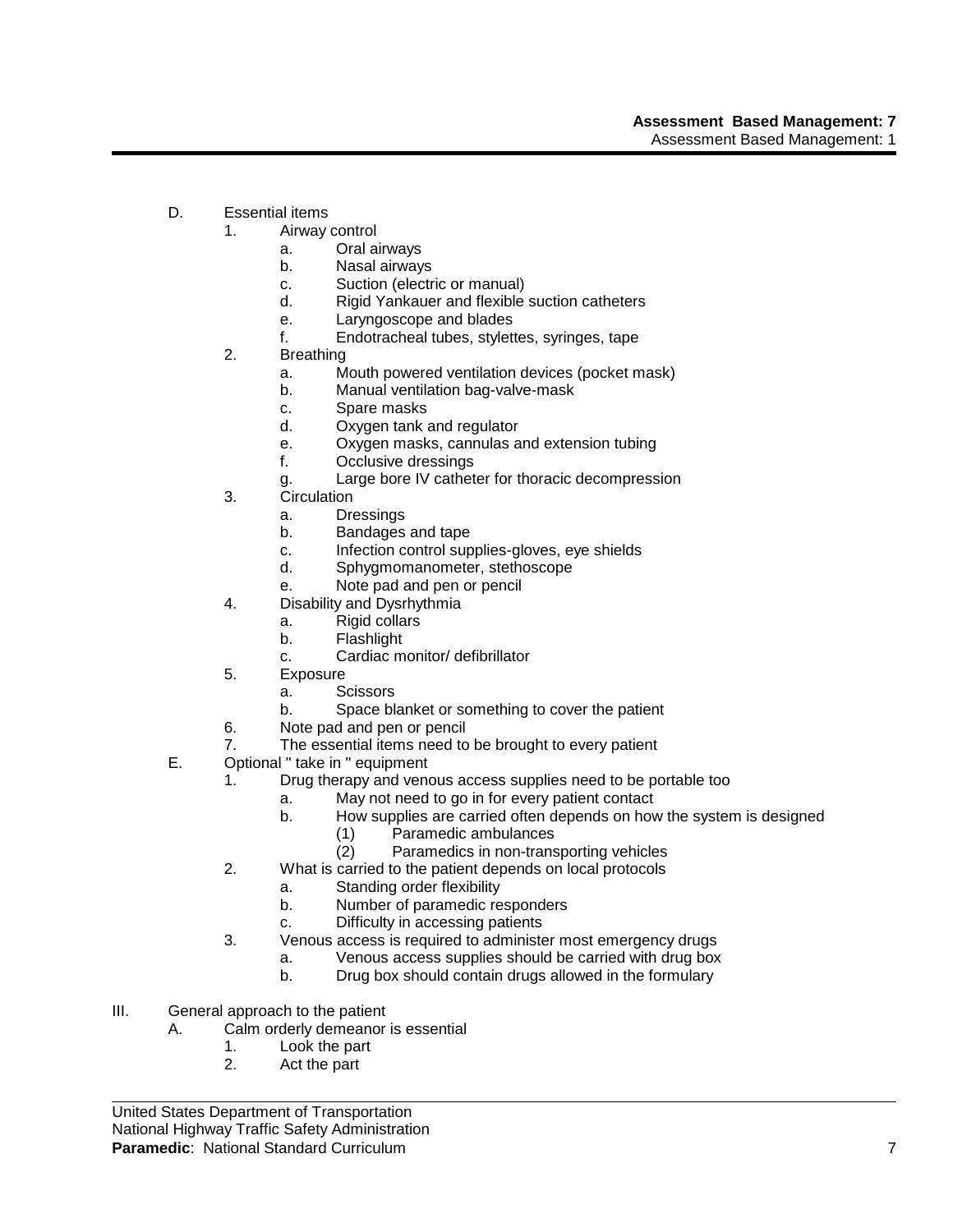- 3. "Bedside" manner is important
- 4 Patients may not be able to rate medical performance
	- a0 They can rate people skills and service
- B0 Have a "preplan" to prevent confusion and improve accuracy of the assessment
	- 1 One team member does the talking to the patient
		- a0 Active concerned dialogue
		- b0 Listen
	- 2 Take notes when acquiring the history
		- a0 Helps prevent asking the same question repeatedly
- C0 Carry in all of the essential equipment
	- 1 Ready to provide resuscitative care
	- 2 Minimizes pandemonium
- D0 Use the initial scene size-up to gather clues and help formulate an impression
	- Especially useful in trauma situations
		- a0 Hazards<br>b0 MOI
		- b0 MOI
		- c0 Number of patients
	- 2 Avoid tunnel vision
- E0 The initial assessment sets the tone for the patient encounter
	- 1 Resuscitative approach
		- a0 Immediate intervention is necessary
		- b0 Patient has a life threatening problem such as
			- (1) Cardiac/ respiratory arrest
			- (2) Respiratory distress/ failure<br>(3) Unstable dysrhythmias
			- Unstable dysrhythmias
			- (4) Seizures
			- (5) Coma/ altered mental status
			- (6) Shock/ hypotension
			- (7) Major trauma
			- (8) Possible "C" spine injury
		- c0 Begin to take resuscitative action
			- (1) Acquire more history and details post immediate resuscitation
	- 2 Contemplative approach<br>a0 Immediate interv
		- Immediate intervention not necessary
		- b0 Generally history and physical; then interventions if required
	- 3 Immediate evacuation to the ambulance may be required if
		- a0 Patient needs lifesaving interventions that can't be provided by the paramedic
		- b0 Scene is too unstable/ or unsafe
		- c0 Scene is too chaotic to allow for rational assessment
- F0 To find something, one must suspect it
	- 1 During initial assessment one must actively look for life-threatening problems
	- 2 Must be systematic<br>3 Rapidly determine the
	- 3 Rapidly determine the chief complaint<br>4 Assess the degree of distress
	- 4 Assess the degree of distress<br>5 Obtain baseline vital signs ear
	- Obtain baseline vital signs early
	- 6 Focused on the relevant history and physical findings
- G0 The greater the knowledge about what is being looked for the more productive the line of questioning will be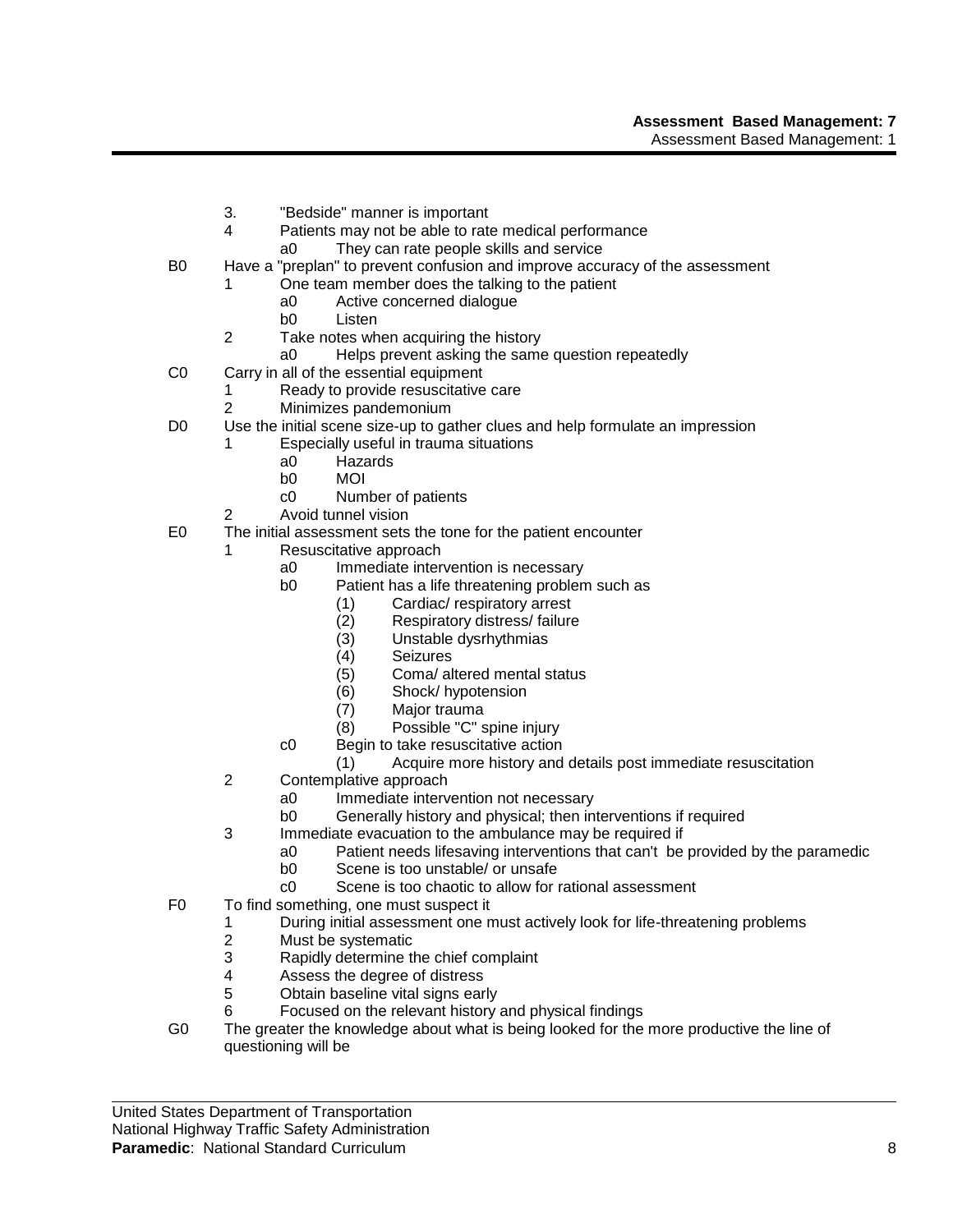- H0 Experience assists in developing the ability of "multi-tasking" or being able to ask questions and do something while listening to the answer
	- 1 Until experienced, ask questions and just listen
	- 2 Have partner perform necessary tasks
	- 3 Important clues are lost by not listening
- I0 The patient's ability to describe symptoms and paramedic's ability to listen has a great effect on the assessment
	- 1 Pain severity does not correlate well with life-threat potential
- 2 Location of pain and it's source also do not always correlate well; especially if it is visceral
- J0 Paramedics role is to rapidly assess and treat for the worst case scenario
- IV Presenting the patient
	- A0 Effective communication and transfer of patient information is vital to both out-of-hospital and hospital care
		- 1 Patient presentation is often a weak link in care in spite of the frequency of use<br>2 Paramedics may actually use BLS/ALS interventions on few patients, but patient
		- Paramedics may actually use BLS/ ALS interventions on few patients, but patient presentation and information exchange occurs with every patient encounter
		- 3 Presentation will routinely be done
			- a0 Face to face
			- b0 Over the telephone
			- c0 Over the radio
			- d0 In writing
	- B0 Effective presentation and communications skills are essential to establish trust and credibility
		- 1 Good assessment and presentation go hand in hand
			- a0 Can't report anything that isn't found
			- b0 Can't treat things that are not found
		- 2 Good presentations suggest effective patient assessment and care
			- a0 Poor presentation, suggests poor assessment and care to the listener
		- 3 Other health care providers are disinterested in listening to rambling, disjointed presentations covering inconsequential information while omitting vital information
			- a0 Most health care providers are used to listening to either the SOAP format or some close variation of it
	- C0 Poor presentation can also compromise patient care
		- 1 As physician extenders, paramedics must contact supervising physicians for orders at some level
		- 2 Patient's needs and status must be communicated effectively
	- D0 Effective presentations
		- 1 Are very concise, usually lasting less than one minute
		- 2 Are usually free of extensive medical jargon
		- 3 Follow the same basic information pattern
		- 4 Generally follow the SOAP format or some close variation of it
		- 5 Includes pertinent findings and pertinent negatives
			- a0 Expected findings that are absent (ie. a patient with dyspnea who's chest is clear to auscultation)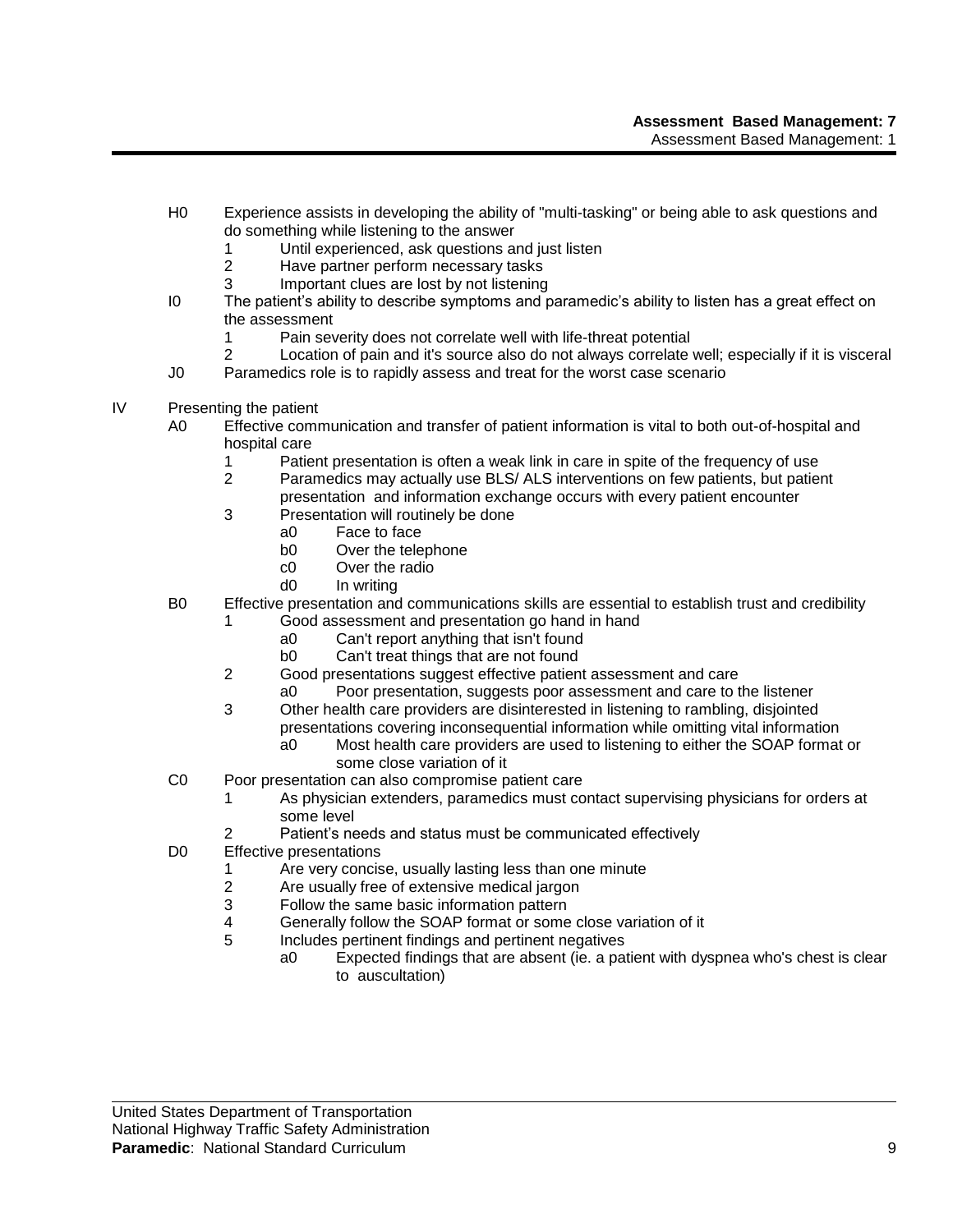- E0 Start with the end in mind; know what discrete areas of information will be asked for and be sure to acquire the right information
	- 1 Until experienced and the format is committed to memory, use a pre-printed card or sheet to organize information and take notes during the work-up
	- 2 Use the form to organize thoughts and assessment findings before making the presentation
	- 3 With time the flow will become second nature
- F0 Discrete areas of an ideal presentation
	- 1 Patient identification, age, sex and degree of distress
	- 2 Chief complaint
		- a0 Why they called
	- 3 Present illness/ injury
		- a0 Pertinent details about the present problem
		- b0 Pertinent negatives
	- 4 Past medical history
		- a0 Allergies, medications and pertinent medical history
	- 5 Physical findings
		- a0 Vital signs
		- b0 Pertinent positive findings
		- c0 Pertinent negative findings
	- 6 Assessment
		- a0 Paramedic impression
	- 7 Plan
		- a0 What has been done
		- b0 Orders requested
- G0 The key to developing proficiency is repetition and understanding the format
	- 1 Use a small pre-printed form; eventually you will depend on the form less and less
	- 2 Practice presenting on simulated and real patients
	- Listen to other's radio reports
- V Review of common complaints
	- A0 In order to develop as an entry level practitioner at the paramedic level, scenario based practice and review needs to be conducted for complaints commonly encountered in the field
	- B0 The goal of practice sessions should be to
		- 1 Choreograph the EMS response team
			- 2 Practice assessment and decision making on cases they are likely to be encountered outof-hospital
			- 3 Provide interventions based on their assessment and modalities in local/ regional treatment protocols
			- 4 Practice presenting cases verbally and in writing
	- C0 Laboratory based simulations should require the paramedic student to
		- 1 Assess a programmed patient or mannequin
		- 2 Make decisions relative to interventions and transportation<br>3 Provide the interventions, patient packaging and transporta
		- Provide the interventions, patient packaging and transportation
		- 4 Work as a team and practice various roles
	- D0 Simulations should include the following patient presentations
		- 1 Chest pain
			- a0 Scenarios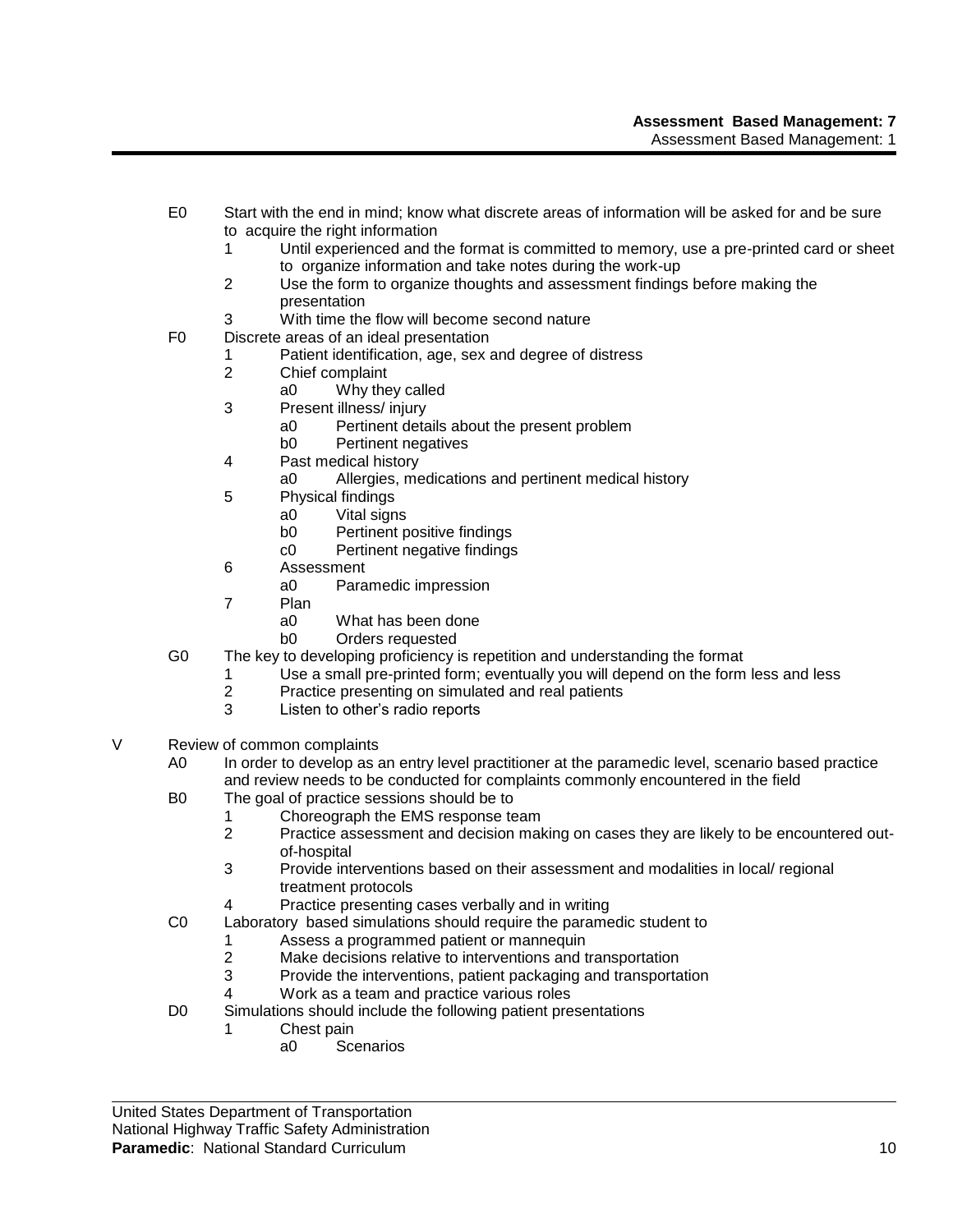#### **Assessment Based Management: 7** Assessment Based Management: 1

- (1) Stable with no dysrhythmias
- (2) Stable bradycardia
- (3) Unstable bradycardia (hypotension/ chest pain)
- (4) Stable supraventricular tachycardia
- (5) Unstable supraventricular tachycardia
- (6) Stable ventricular tachycardia
- (7) Unstable ventricular tachycardia
- (8) Ventricular ectopy
- (9) Cardiogenic shock/ hypotension
- b0 Must demonstrate the ability to identify/ differentiate between
	- (1) AMI
	- (2) Unstable angina
	- (3) Aortic aneurism
	- (4) Pulmonary embolism
	- (5) Pneumothorax
	- (6) Esophageal rupture
- 2 Cardiac arrest
	- a0 Scenarios
		- (1) Trauma arrest
		- (2) Medical arrest
		- (3) Ventricular fibrillation
		- (4) Ventricular tachycardia
		- (5) Asystole
		- (6) Pulseless electrical activity
		- (7) Termination of resuscitation
		- (8) No resuscitation indicated
	- b0 Must demonstrate the ability to identify/ differentiate between
		- (1) Blunt trauma with tension pneumothorax
		- (2) Electrocution
		- (3) Drowning<br>(4) Hypotherr
			- **Hypothermia**
- 3 Abdominal pain
	- a0 Scenarios
		- (1) Acute abdominal pain
		- (2) Chronic abdominal pain
	- b0 Must demonstrate the ability to identify/ differentiate between
		- (1) Acute myocardial infarction
		- (2) Aortic aneurism
		- (3) Renal colic
		- (4) Ruptured ectopic pregnancy
		- (5) Cholecystitis
		- (6) Appendicitis
		- (7) Hernia/ intestinal obstruction
- 4 GI Bleeding
	- a0 Must demonstrate the ability to identify/ differentiate between
		- (1) Upper GI bleeding
		- (2) Lower GI bleeding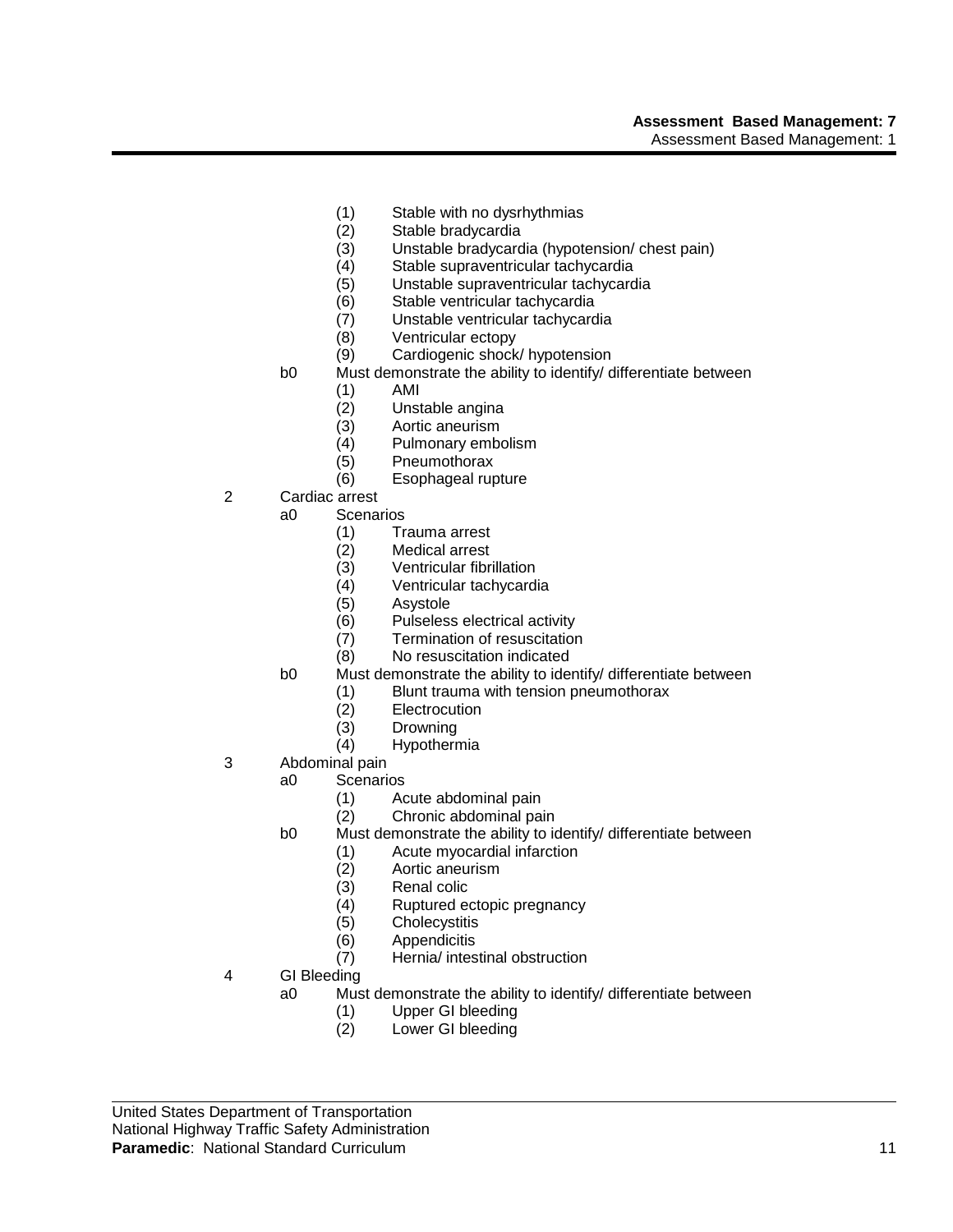- 5 Altered mental status
	- a0 Must demonstrate the ability to identify/ differentiate between
		- (1) Alcohol overdose
		- (2) Drug ingestion/overdose<br>(3) Idiopathic seizure disorde
		- (3) Idiopathic seizure disorder<br>(4) Hypoglycemia
		- (4) Hypoglycemia
		- Hyperglycemia
		- (6) Stroke
		- (7) Transient ischemic attack
		- (8) Head injury
- 6 Dyspnea
	- a0 Must demonstrate the ability to identify/ differentiate between
		- (1) Emphysema/ chronic bronchitis
		-
		- (2) Asthma/ acute bronchospasm<br>(3) Acute pulmonary edema/ left h  $(3)$  Acute pulmonary edema<sup> $\sqrt{1}$ </sup> left heart failure (4) Acute myocardial infarction
		- Acute myocardial infarction
		- (5) Foreign body obstruction
		- (6) Pneumonia
		- (7) Pulmonary embolism
		- (8) Spontaneous pneumothorax
		- (9) Hyperventilation syndrome/ carpo-pedal spasm
		- (10) Smoke/ toxic inhalation
- 7 Syncope

a0 Must demonstrate the ability to identify/ differentiate between

- (1) Cardiac related
	- (a) Bradycardia/ heart block
	- (b) Paroxysmal supraventricular tachycardia
	- (c) Ventricular tachycardia
- (2) Vascular/ volume causes
	- (a) Medication induced
	- (b) Hypovolemia
	- (c) Carotid sinus stimulation
	- (d) Orthostatic
	- (e) Vaso-vagal
- (3) Metabolic
	- (a) Hypoglycemic
	- (b) Hyperventilation
- (4) Neurologic
	- (a) TIA
		- (b) Seizure
- 8 Seizure
	- a0 Must demonstrate the ability to differentiate between
		- (1) Idiopathic<br>(2) Fever
		- (2) Fever
		- Neoplasms
		- (4) Infection
		- (5) Metabolic
			- (a) Hypoxia
				- (b) Hypoglycemia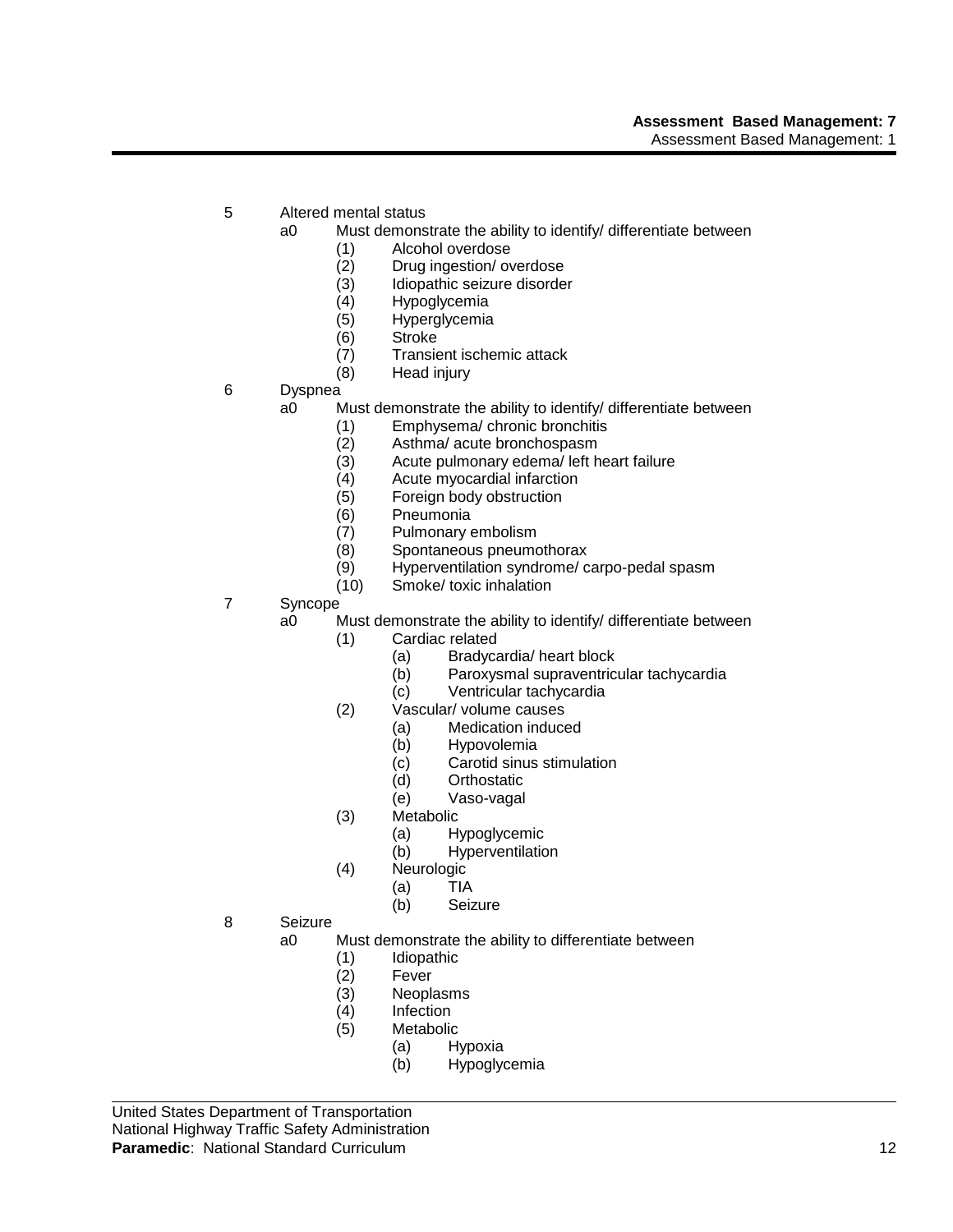- (c) Thyrotoxicosis
- (d) Hypocalcemia
- (6) Drug intoxication
- (7) Drug withdrawal
- (8) Head trauma
- (9) Eclampsia
- (10) Cerebral degenerative diseases
- 9 Thermal/ environmental<br>a0 Scenarios
	- **Scenarios** 
		- (1) Hypothermia
		- (2) Hyperthermia
		- (3) Superficial/ deep frostbite
		- (4) Thermal burns
		- (5) Smoke inhalation
		- (6) Near drowning
- 10 Hazardous materials/ toxicology
	- a0 Scenarios
		- (1) Accidental toxic ingestion
		- Toxic inhalation
		- (3) Chemical burn/ contact dermatitis
		- (4) Chemicals in the eyes
		- (5) Overdose/ street drugs
- 11 Trauma
	- a0 Scenarios
		- (1) Isolated extremity fracture (tibia/ fibula or radius/ ulna)
		- (2) Femur fracture (hip, mid-shaft, supra-condylar)
		- (3) Shoulder dislocation
		- (4) Clavicular fracture or A-C separation
		- (5) Minor wounds
		- (6) Spinal injuries
		- (7) Multiple trauma blunt
		- Penetrating trauma
		- (9) Impaled object
		- (10) Elderly fall
		- (11) Athletic injury
		- (12) Head injury
		- b0 Must demonstrate the ability to identify/ differentiate between
			- (1) Minor wound no sutures required
			- (2) Minor wound sutures required
			- (3) High risk wounds
			- (4) Wound with tendon and/ or nerve injury
			-
			- (5) Spine injury no neurologic deficit Spine injury - neurologic deficit
			- (7) Concussion
			- (8) Subdural/ epidural hematoma
- 12 Allergic reactions/ bites/ envenomation
	- a0 Scenarios
		- (1) Bee sting
		- (2) Pit viper envenomation